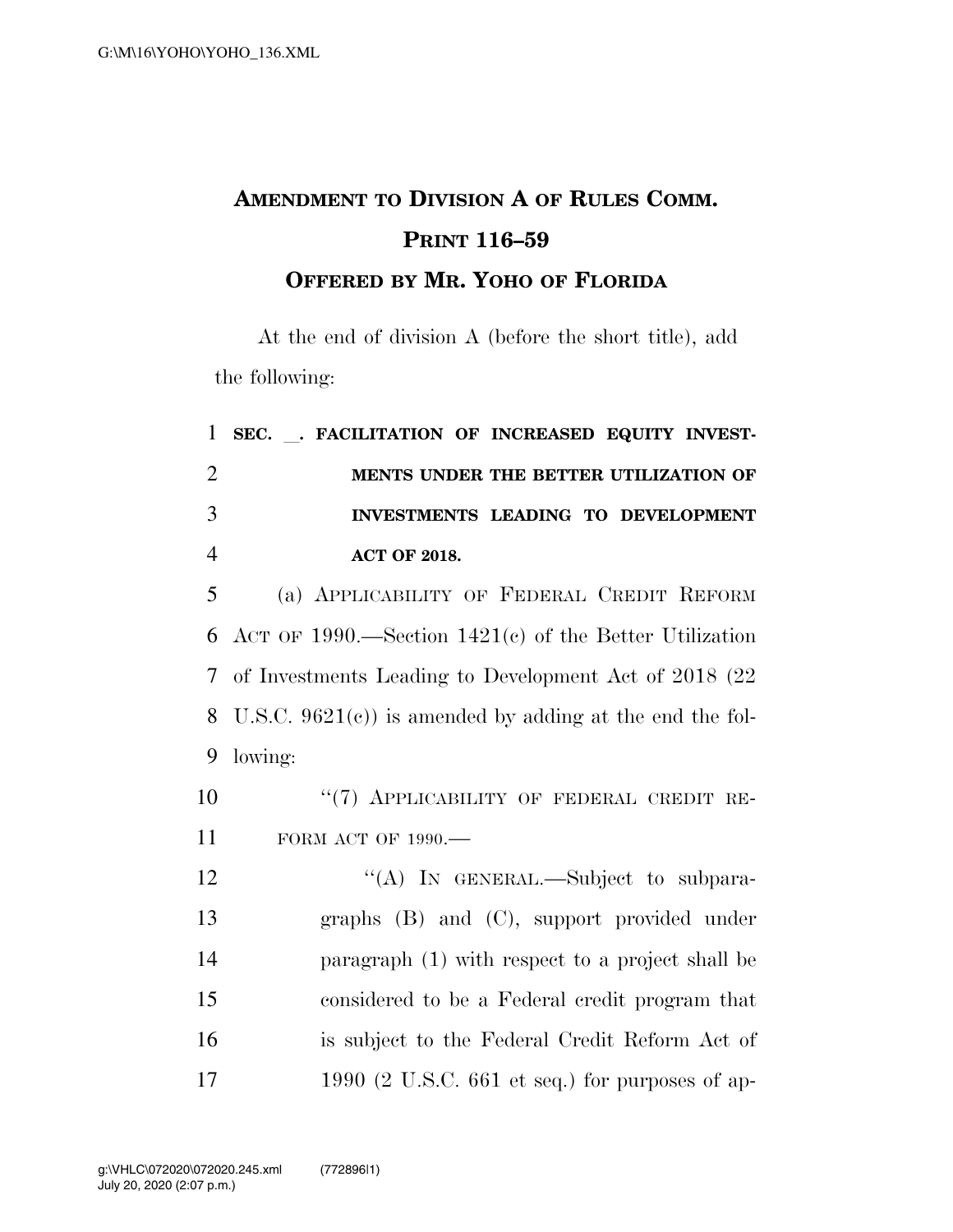plying the requirements of such Act to such support.

| 3              | "(B) DETERMINATION OF COST.—                              |
|----------------|-----------------------------------------------------------|
| $\overline{4}$ | "(i) IN GENERAL.—For purposes of                          |
| 5              | section $502(5)$ of the Federal Credit Re-                |
| 6              | form Act of 1990 $(2 \text{ U.S.C. } 661a(5) \text{ et }$ |
| $\overline{7}$ | seq.) the cost of support provided under                  |
| 8              | paragraph (1) with respect to a project                   |
| 9              | shall be the net present value, at the time               |
| 10             | when funds are disbursed to provide the                   |
| 11             | support, of the following estimated cash                  |
| 12             | flows:                                                    |
| 13             | "(I) The purchase price of the                            |
| 14             | support.                                                  |
| 15             | "(II) Dividends, redemptions,                             |
| 16             | and other shareholder distributions                       |
| 17             | during the term of the support.                           |
| 18             | "(III) Proceeds received upon a                           |
| 19             | sale, redemption, or other liquidation                    |
| 20             | of the support.                                           |
| 21             | $\lq\lq$ (IV) Adjustments for risk of es-                 |
| 22             | timated losses, if any.                                   |
| 23             | ``(ii)<br>CHANGES<br>IN<br><b>TERMS</b><br>$IN-$          |
| 24             | CLUDED.—The estimated cash flows de-                      |
| 25             | scribed in subclauses $(I)$ through $(IV)$ of             |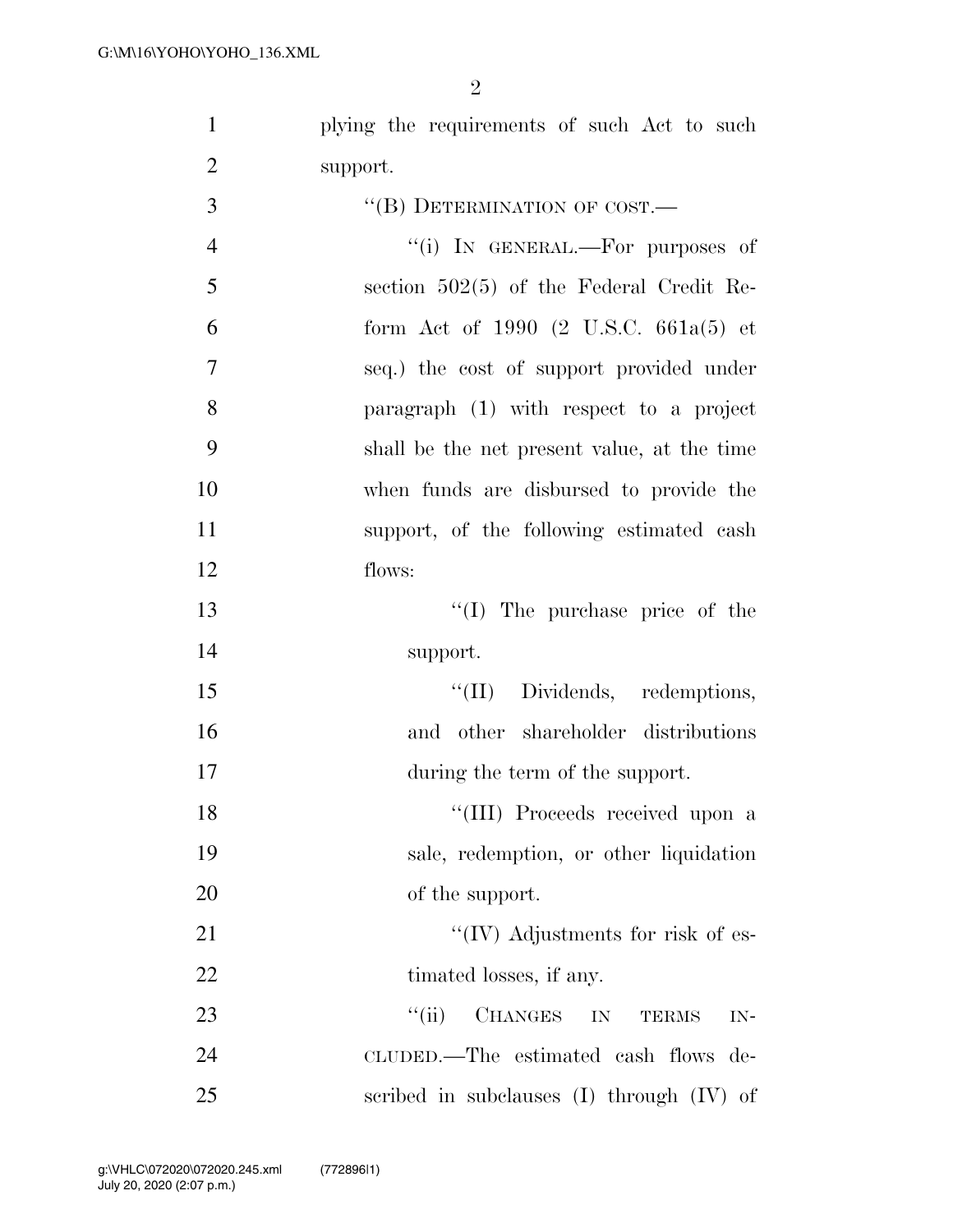| $\mathbf{1}$   | (i)<br>shall include the effects of<br>clause            |
|----------------|----------------------------------------------------------|
| $\overline{2}$ | changes in terms resulting from the exer-                |
| 3              | cise of options included in the agreement                |
| $\overline{4}$ | to provide the support.                                  |
| 5              | "(C) REESTIMATE OF COST.—When the                        |
| 6              | estimated cost of support provided under para-           |
| 7              | graph (1) with respect to a project made in a            |
| 8              | single fiscal year is reestimated in a subsequent        |
| 9              | year, the difference between the reestimated             |
| 10             | cost and the previous cost estimate shall be             |
| 11             | paid from the balances available in the Cor-             |
| 12             | porate Capital Account established under sec-            |
| 13             | tion 1434.".                                             |
| 14             | (b) FUNDING FOR CORPORATE CAPITAL ACCOUNT.               |
| 15             | Section 1434(b) of the Better Utilization of Investments |
| 16             | Leading to Development Act of $2018$ (22 U.S.C. 9634(b)) |
| 17             | is amended—                                              |
| 18             | $(1)$ in paragraph $(5)$ , by striking "and" at the      |
| 19             | end;                                                     |

 (2) by redesignating paragraph (6) as para-graph (7); and

 (3) by inserting after paragraph (5) the fol-lowing: